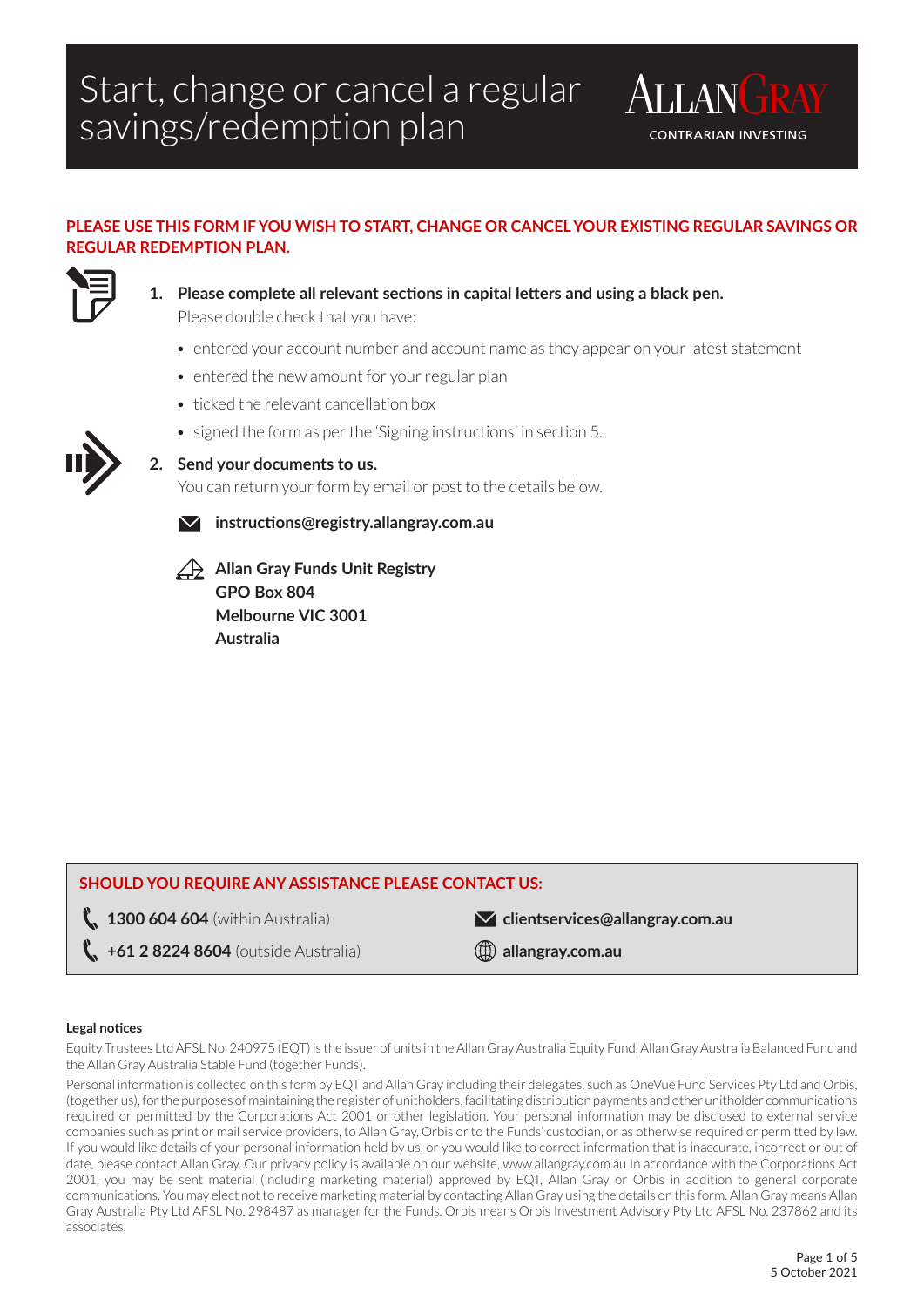

| <b>Account number</b> |  |
|-----------------------|--|
| <b>Account name</b>   |  |
|                       |  |

**ALLAN** 

**CONTRARIAN INVESTING** 

### **2. START OR CHANGE MY REGULAR PLAN**

Please indicate the new amount for your regular savings and/or regular redemption plan.

#### **Regular Savings Plan**

Allan Gray Australia Equity Fund — Class A **AUD**

Allan Gray Australia Equity Fund — Class B **AUD**

Allan Gray Australia Balanced Fund **AUD**

Allan Gray Australia Stable Fund **AUD**

The minimum monthly savings amount is AUD 500 per Fund.

Regular savings plans will be processed on the 1<sup>st</sup> business day of each month. To ensure your regular savings plan is set up in time we ask that you submit this form five business days before the end of the month.

### **Regular Redemption Plan**

| Allan Gray Australia Equity Fund $-$ Class A | <b>AUD</b> |  |
|----------------------------------------------|------------|--|
| Allan Gray Australia Equity Fund $-$ Class B | <b>AUD</b> |  |
| Allan Gray Australia Balanced Fund           | <b>AUD</b> |  |
| Allan Gray Australia Stable Fund             | <b>AUD</b> |  |

The minimum monthly redemption amount is AUD 500 per Fund. To establish a regular redemption plan, you must have a minimum balance of AUD 25,000. Your regular redemption instruction will cease once your account balance reaches AUD 10,000.

Regular redemption plans will be processed on the 22<sup>nd</sup> of each month. If this is not a business day this will be processed on the preceding business day. We expect payment to be made to your nominated bank account within three business days. To ensure your regular redemption plan is set up in time we ask that you submit this form five business days before the 22<sup>nd</sup> of the month.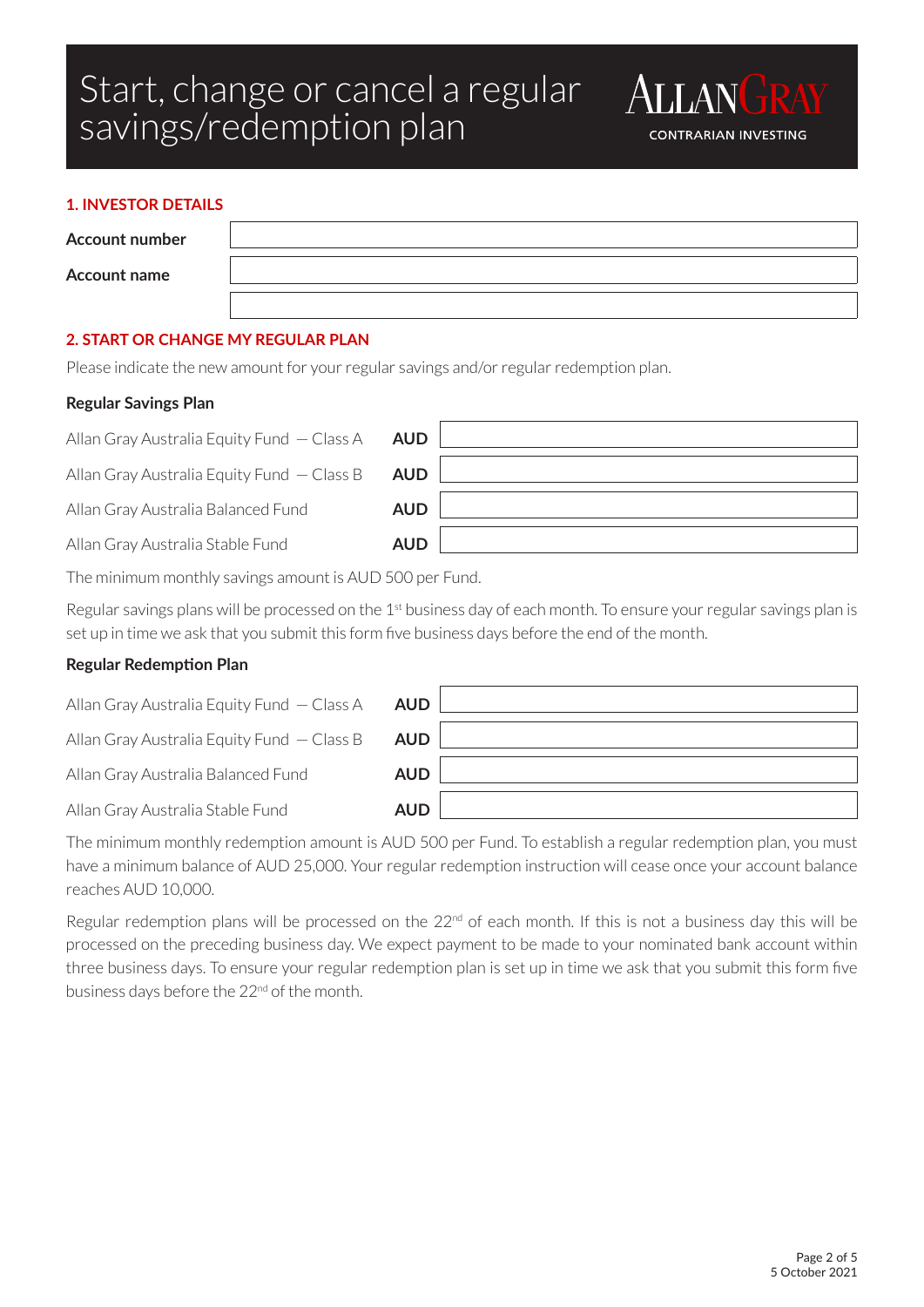

You can allow us to deduct your investment amount directly from your nominated bank account by setting up a direct debit authority. The direct debit will be made through the Bulk Electronic Clearing System (BECS) from the account that you have selected.

By completing and signing this section, the bank account holder(s) acknowledge the terms and conditions of the Direct Debit Request Service Agreement, a copy of which is available from www.allangray.com.au, under the 'Forms & Documents' section. We will also require a copy of your bank statement for verification of these account details.

| <b>Bank name</b>         |  |
|--------------------------|--|
| <b>Branch name</b>       |  |
| <b>BSB</b> number        |  |
| <b>Account number</b>    |  |
| <b>Bank account name</b> |  |

I/We request and authorise the unit registrar, OneVue Fund Services Pty Ltd, ABN 18 107 333 308 (User ID 413306), until further notice in writing, to arrange for funds in connection with my/our investment and/or regular savings plan to be debited from my/our nominated account.

Full name(s)

### **Signature of primary bank account holder**

### **Signature of joint bank account holder (if applicable)**

**ALLAN** 

**CONTRARIAN INVESTING** 

Full name(s)

Date



| Date |  |  |  |
|------|--|--|--|
|      |  |  |  |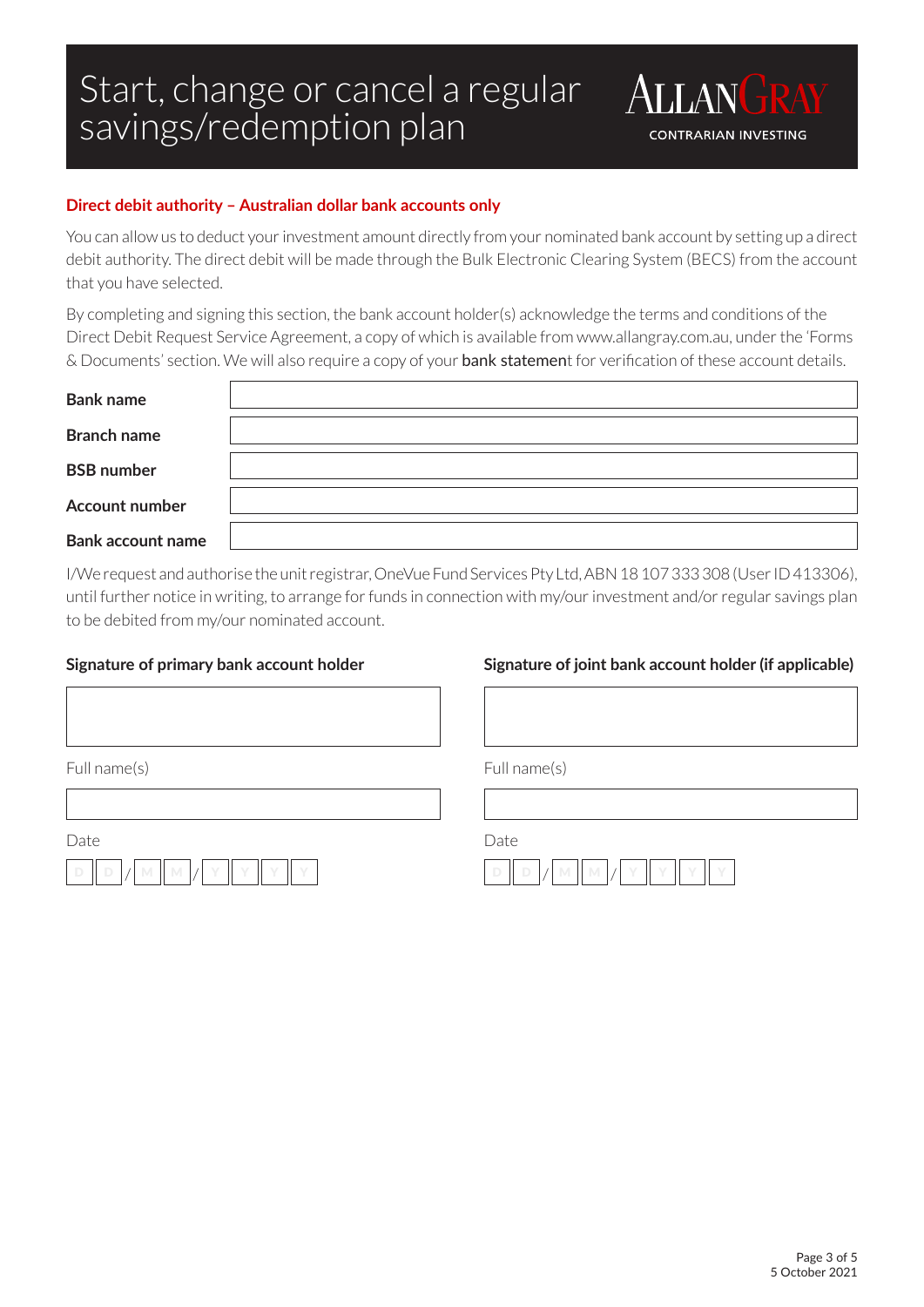

### **3. CANCEL MY REGULAR PLAN**

Please indicate which existing regular savings and/or regular redemption plan you want to cancel.

### **I/We wish to cancel my/our existing Regular Savings Plan (tick applicable Fund)**

Allan Gray Australia Equity Fund — Class A

Allan Gray Australia Equity Fund — Class B

Allan Gray Australia Balanced Fund

Allan Gray Australia Stable Fund

Please note, if you cancel your regular savings plan and the balance on your account is less than AUD 10,000 we may redeem your investment in the Fund.

### **I/We wish to cancel my/our existing Regular Redemption Plan (tick applicable Fund)**

Allan Gray Australia Equity Fund — Class A

Allan Gray Australia Equity Fund — Class B

Allan Gray Australia Balanced Fund

Allan Gray Australia Stable Fund

### **4. EXISTING INSTRUCTIONS**

Your existing instructions (distribution, reporting preferences, banking details and payments to financial adviser (if applicable)) will continue to apply to your investment in the above Fund(s). If you wish to change your instructions, please complete the relevant form, available at www.allangray.com.au under the 'Forms & Documents' section.

### **5. ACKNOWLEDGEMENTS AND SIGNATURES**

You agree that by signing this form:

- you have read and understood the latest Product Disclosure Statement available for the Allan Gray Australia Equity Fund - Class A or Class B (as applicable), the Allan Gray Australia Balanced Fund and/or the Allan Gray Australia Stable Fund, and the accompanying Information Booklet (including the 'Terms of Electronic Communication' and 'Instruction Terms') and the 'Direct Debit Request Service Agreement'. You agree to be bound by such documents and terms
- you confirm that you have read and understood the Target Market Determination (TMD) for the relevant Allan Gray Fund, available at allangray.com.au/PDS-TMD-documents
- you have carefully considered the features of the relevant Allan Gray Fund as described in the PDS and TMD (including its investment objectives, minimum suggested investment timeframe, risk level, withdrawal arrangements and investor suitability) and you are satisfied that your proposed investment in the relevant Allan Gray Fund is consistent with your investment objectives, financial circumstances and needs
- you have made your own appraisals before investing in the relevant Fund and have not relied upon any statements made by us
- you agree to indemnify us against any loss, liability, damage, claim, cost or expense incurred as a result of any information, representation, declaration, statement or acknowledgement or confirmation in this form being untrue or incorrect, or as a result of or in connection with my direct debit request (if applicable)